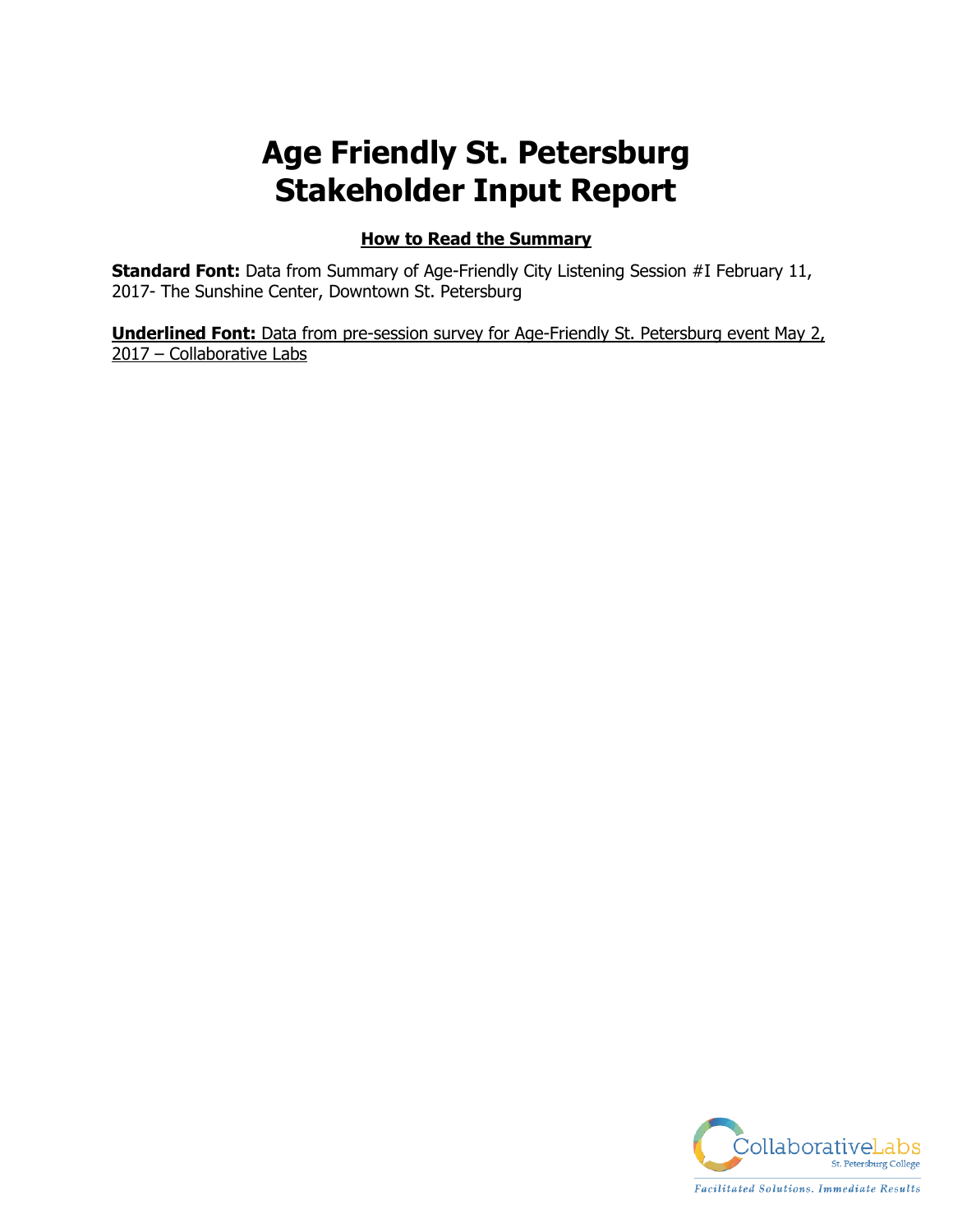## **Domain 1: Outdoor Spaces and Buildings**

- **Improve Walkability:**
	- o More curb cuts
	- o More sidewalks
	- o Sidewalks uneven or in bad repair
	- o Better sidewalks, corner crossings and major street crossings
	- o Better sidewalks and street cross walks on major roadways
	- $\circ$  sidewalks/paths conducive for walkers, wheelchairs, crutches, strollers

### **How to Read the Summary**

**Standard Font:** Data from Summary of Age-Friendly City Listening Session #I February 11, 2017- The Sunshine Center, Downtown St. Petersburg

**Underlined Font:** Data from presession survey for Age-Friendly St. Petersburg event May 2, 2017 – Collaborative Labs

- o Walkability could be improved in areas besides Beach drive area. For example, streets like 1st Ave North and South and 4th street are not very walkable or wheel chair friendly, but there are a lot of neat places to visit.
- o Invest in Pedestrian mobility on all levels
- o Pedestrian friendly opportunities.

### **Have More Bike Options:**

- o Overall, make city more bike-friendly
- o Provide more bike parking places
- o More bike lanes downtown and away from downtown
- o Separate pedestrian and bike trails/walks
- o Better bike lanes and protected bike ways
- o Better bike lanes and protected cycle tracks

### **Improve Safety:**

- $\circ$  Better lighting (2x)
- o Safety
- o Invest in Pedestrian safety on all levels
- o Improved safety for pedestrians
- o We need to significantly reduce speeds on area roads to make them more age-friendly and safe.
- o Reducing travel speeds on city streets

### **Improve Outdoor Spaces:**

- o More places to sit
- o More shade
- o More community friendly outdoor space
- o Better streets, sidewalks, and safe pedestrian and cycle crossings for people of all ages and abilities
- o assistance for seniors in public areas

#### **Other:**

- o Homeless people
- o More parking for disabled
- o Long waits for elevator
- o Better mobility choices
- o Using bicycles and walking to improve health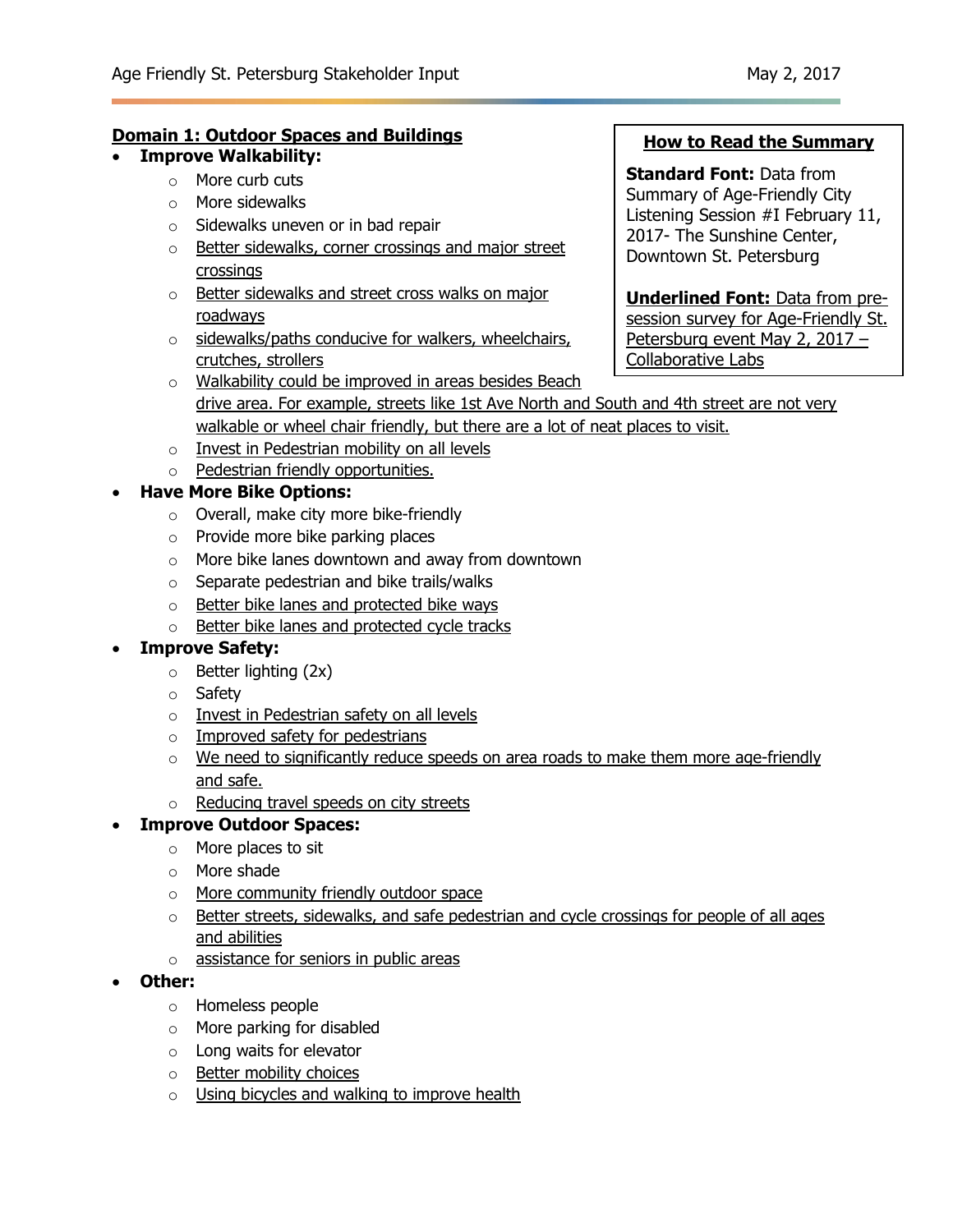# **Domain 2: Transportation**

- **Improve Public Transportation:**
	- o More frequent and accessible bus service
	- o Extra bus service for special events
	- $\circ$  Small and frequent buses operating after 10 p.m.
	- o Express bus service
	- o Motor scooter parking facilities
	- o Golf cart shuttles
	- o Park & ride
	- o More / improve / better public transportation
	- $\circ$  Transportation (6x)
	- o Transportation challenges
	- o Increased and affordable transportation.
	- o Improve affordable, efficient and widespread transportation
	- o Increased Mobility Options Mass Transit?
	- $\circ$  Improved mass transit -- at least buses if not light rail
	- o Availability of transportation
	- o Expansion of public transportation options
	- o more shuttles and trolleys

# **Improve Infrastructure:**

- o More bike lanes
- o Safer crosswalks with push-button controls
- o Properly maintain crossings
- o Restore red light cameras
- o Complete Streets
- o Investments in sustainable infrastructure
- o Well-illuminated signs with larger fonts
- o Trim limbs that block signals and signage
- o Transportation- Less road construction
- o Expanded transit options
- o Transportation infrastructure
- o Complete Streets and equitable mobility options
- o Increasing the number of complete streets and transit options.

# **Provide Services for Seniors:**

- $\circ$  Provide seniors transport to medical appointments
- o Senior-friendly transport services
- o More transportation options so elderly who shouldn't drive won't have to drive
- $\circ$  There's a gap in transportation. We have buses, but then we go to Care Ride. What's the in between option.
- $\circ$  Transportation to allow seniors to access medical and social services as well as shopping for healthier food choices.
- **Improve Safety:**
	- o Cyclists and pedestrians obey traffic laws
	- o Drivers respect crosswalk markings Lower speed limits near parks

# **How to Read the Summary**

**Standard Font:** Data from Summary of Age-Friendly City Listening Session #I February 11, 2017- The Sunshine Center, Downtown St. Petersburg

**Underlined Font:** Data from presession survey for Age-Friendly St. Petersburg event May 2, 2017 –

Collaborative Labs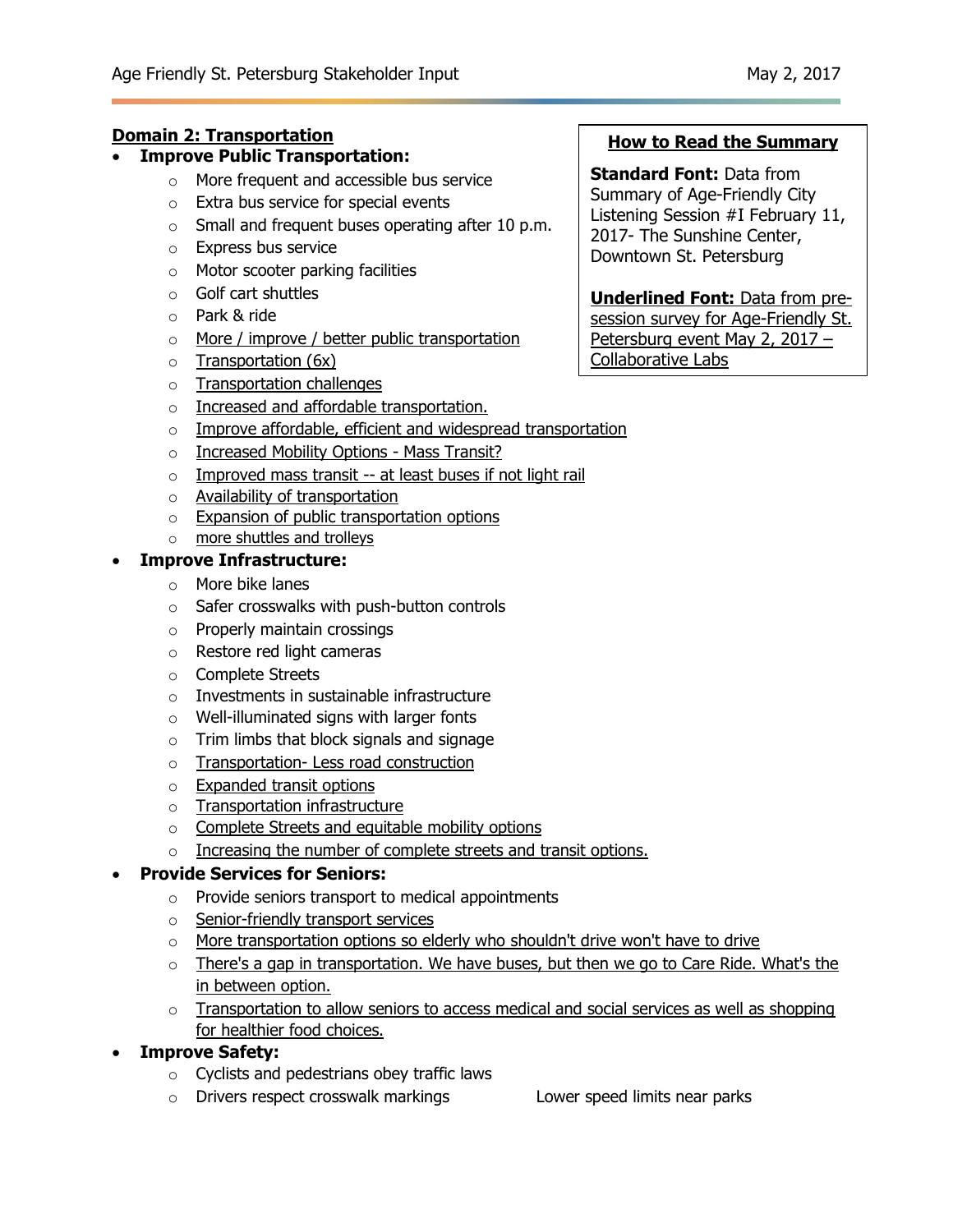### **Domain 3: Housing**

- **Have More Affordable Housing:**
	- o Affordability
	- o Lack of affordable housing options
	- o High-end construction dominates market
	- o More affordable housing opportunities
	- o Increased availability of affordable housing
	- o Increase Affordable Housing for all ages
	- $\circ$  Affordable Housing (5x)
	- o Home Modification Grants
	- $\circ$  More affordable -- and safe housing
	- o Affordable housing options.
	- o All-inclusive communities
	- o Affordable housing and health care
	- o Better housing choices than standard ALF's
	- $\circ$  Zoning for co-housing and other models of accessible and affordable housing

### **Help Seniors Stay in their Homes:**

- o Free home maintenance services for those on fixed incomes
- o Low-income housing assistance for all who need it
- o Provide multi-generational housing
- $\circ$  Provide aging-in-place services like Neighbors Helping Seniors, Neighborhood Senior Watch, Meals on Wheels, daily check-in calls, life-alert services;
- o Partner with Healthy St. Pete
- $\circ$  Impose 1% quota for new housing to be reserved as affordable units for seniors
- o More info on reverse mortgages
- $\circ$  Offer more smoking cessation services and ban smoking in parks
- o Require landlords to make ADA changes
- o Offer more diabetes and mental health education

### **Provide Housing for Seniors:**

- o More affordable housing for low income seniors.
- o additional senior housing
- o Comprehensive independent senior living
- o Improved senior housing units for low-income seniors
- o More age friendly communities where the elderly can live at home but with a "safety net", for example a community concierge who can help obtain needed services and check in on the residents
- o Increased variety of independent living opportunities for older persons
- $\circ$  Housing make all new high-rises dedicate some space to low income seniors
- o Accessible services and Low Cost Housing to increase elder citizens' ability to age in place

### **How to Read the Summary**

**Standard Font:** Data from Summary of Age-Friendly City Listening Session #I February 11, 2017- The Sunshine Center, Downtown St. Petersburg

**Underlined Font:** Data from presession survey for Age-Friendly St. Petersburg event May 2, 2017 – Collaborative Labs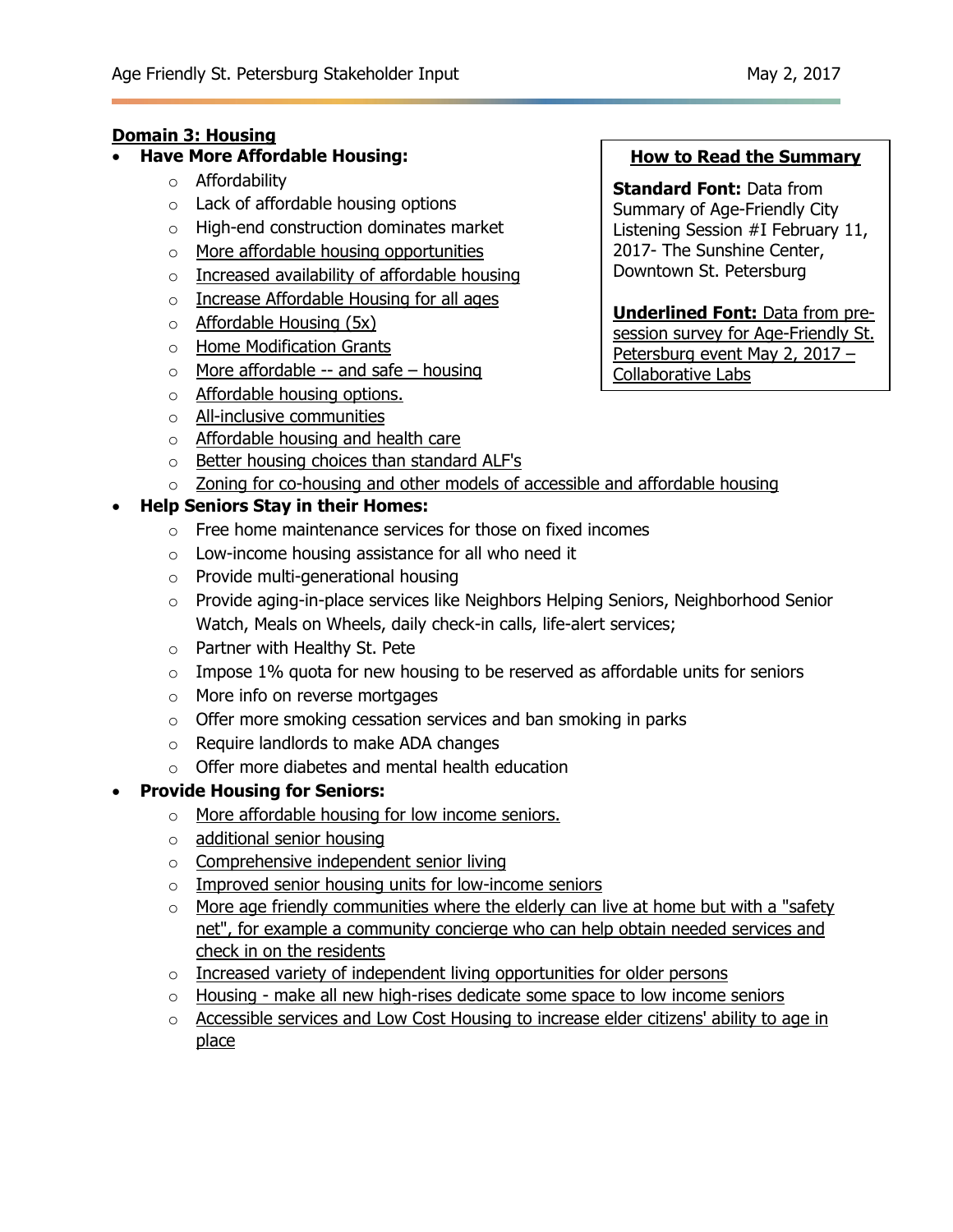### **Domain 4: Social Participation**

- **Expand Events/Projects:**
	- o Provide more events for middle-age adults and for under-21s
	- $\circ$  Environmental opportunities for people to interact on a daily basis
	- $\circ$  Education & Outreach through contractors for preparedness and response activities of elderly
	- o more events held here like in other major cities
	- $\circ$  Community projects, such as Community gardens in highly senior populated areas, across all socio economic levels
	- o New community health/wellness events like Open Streets/Ciclovia
	- $\circ$  Have surveys for people of all ages to fill out about events that they would be interested in attending
- **Other:** 
	- o Move meetings around
	- $\circ$  Do more to welcome new arrivals
	- o Make events affordable
	- o Do more to promote YMCA offerings
	- o Provide more info through neighborhood associations

### **How to Read the Summary**

**Standard Font:** Data from Summary of Age-Friendly City Listening Session #I February 11, 2017- The Sunshine Center, Downtown St. Petersburg

# **Underlined Font:** Data from pre-

session survey for Age-Friendly St. Petersburg event May 2, 2017 -Collaborative Labs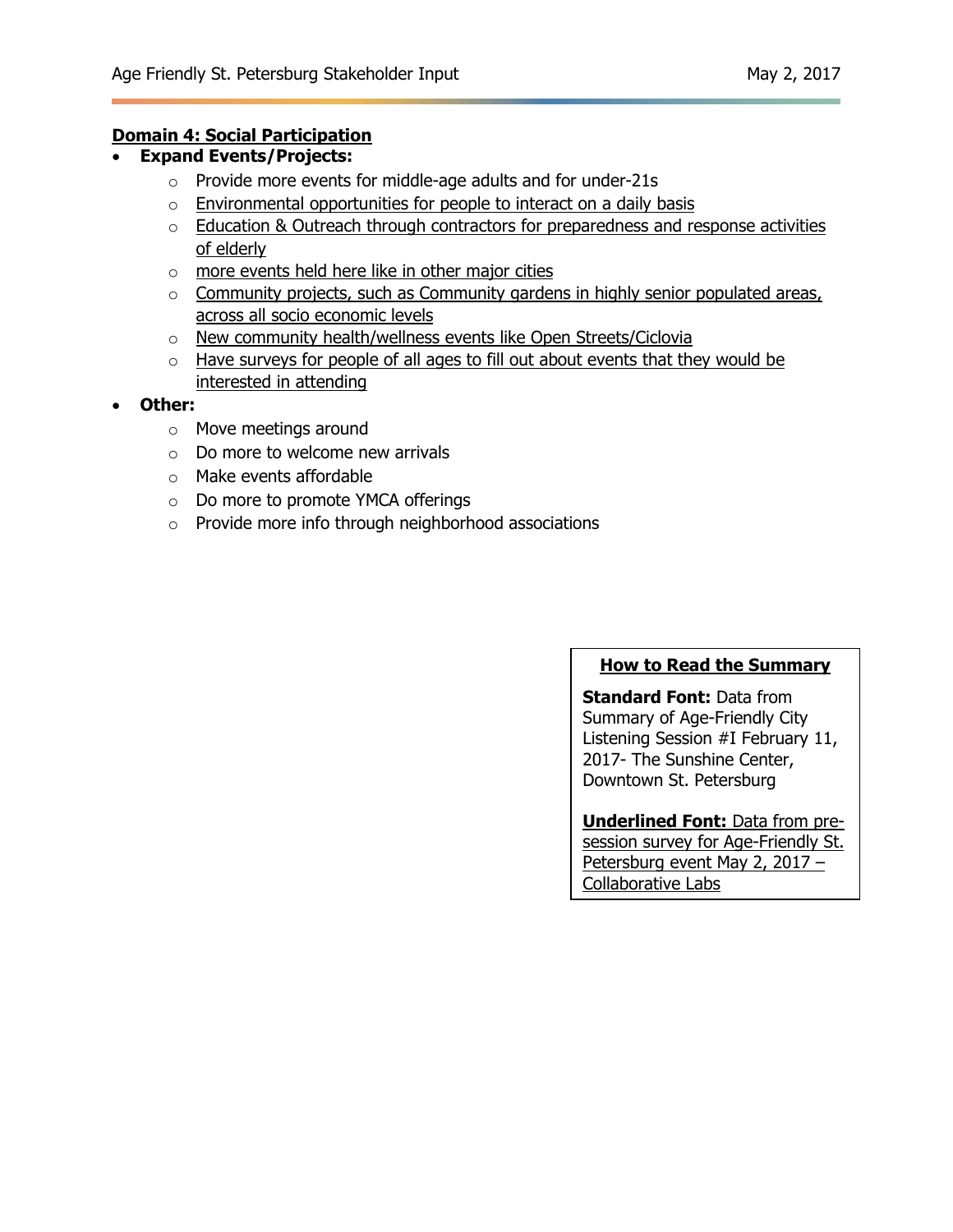# **Domain 5: Respect and Social Inclusion**

- **Increase Opportunities for Inter-Generational Interactions:**
	- $\circ$  Adopt a grandchild for a certain period of time. This will empower the seniors and help them relate with the younger generation. (Respect and social inclusion domain)
	- $\circ$  Increased opportunities for multiple generations to interact and engage
	- o Easy access to intergenerational activities.
	- o Intergenerational opportunities
	- o More intergenerational activities
	- $\circ$  Launching our Generation to Generation campaign that will mobilize and recruit older activities geared towards specific age groups
	- o Public spaces that attract intergenerational audiences
	- o Organizational efforts to bridge social inclusion across generations
- **Other:**
	- $\circ$  adults to use their time and talent by volunteering with our local youth serving agencies
	- $\circ$  community conversation on topics that appeal to the young and older generation
	- o Greater opportunities to bring together diverse cultures/age levels of people to reduce stereotyping and stigma and improve support systems

### **How to Read the Summary**

**Standard Font:** Data from Summary of Age-Friendly City Listening Session #I February 11, 2017- The Sunshine Center, Downtown St. Petersburg

**Underlined Font:** Data from presession survey for Age-Friendly St. Petersburg event May 2, 2017 – Collaborative Labs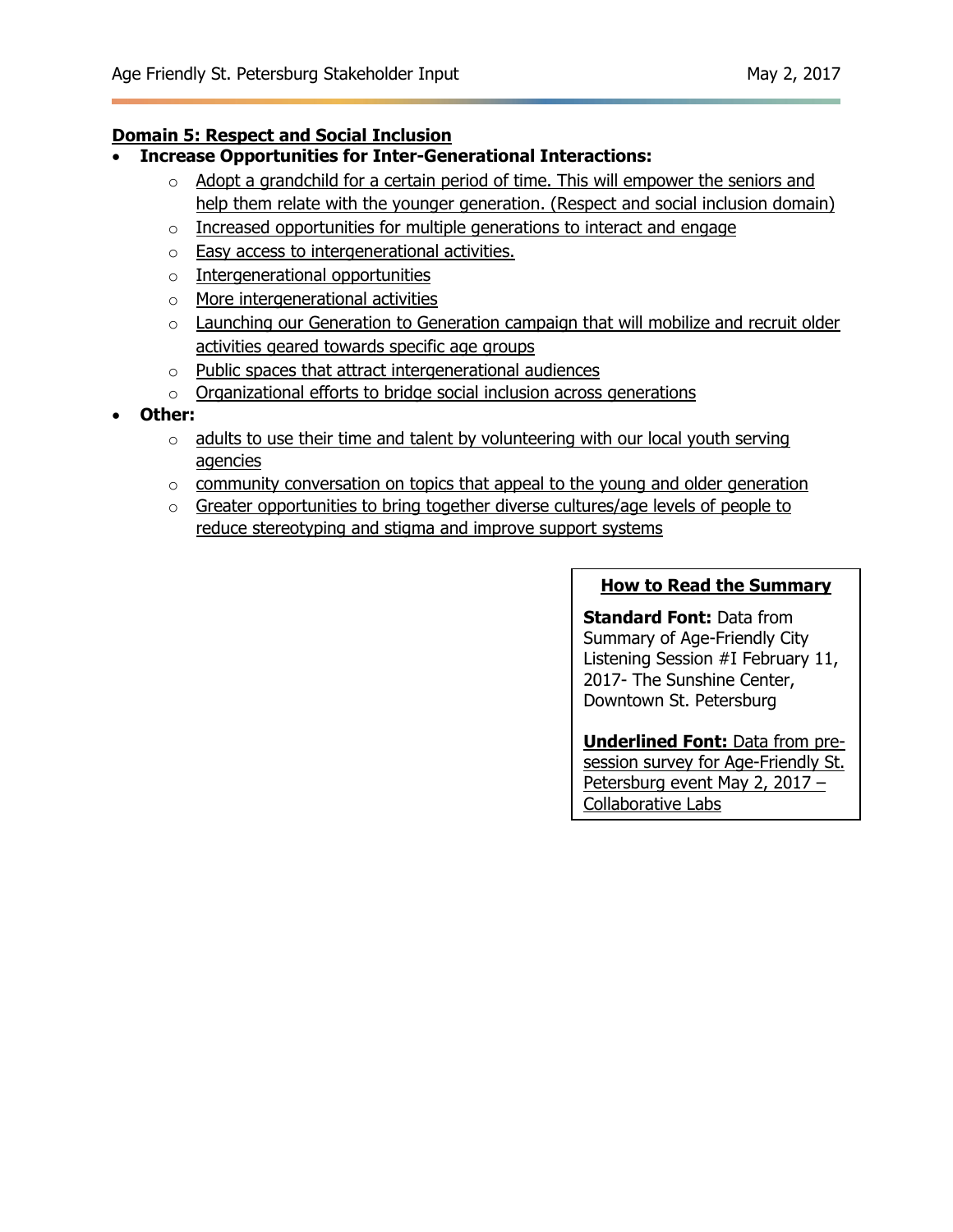### **Domain 6: Civic Participation and Employment**

- **Engage Everyone:**
	- $\circ$  Address the challenges of: Proper motivation, Not convenient, Inadequate notification of meetings, Inconvenience of day/night meetings, Lack of transportation, Too much emphasis on computers for those not online, Limited volunteer opportunities
	- $\circ$  Make everyone feel more involved, by allowing them to participate in events to choose big future decisions

### **Assist with Employment:**

- o Not many substantive jobs and wages too low
- $\circ$  Stigma of retraining
- o Inconvenient location of jobs
- o Employer flexibility lacking
- o Lack of knowledge of jobs and training for over 55
- o Older workers not valued as much as younger
- $\circ$  Age Friendly Employer Pledge (raising awareness of the value of older workers in the workplace)
- o More opportunity to earn income (even if part time)
- o Engaging with business leaders to incentive more age-friendly businesses.
- o Employment
- o Create more age-friendly jobs
- o More high wage jobs

#### **How to Read the Summary**

**Standard Font:** Data from Summary of Age-Friendly City Listening Session #I February 11, 2017- The Sunshine Center, Downtown St. Petersburg

**Underlined Font:** Data from presession survey for Age-Friendly St. Petersburg event May 2, 2017 – Collaborative Labs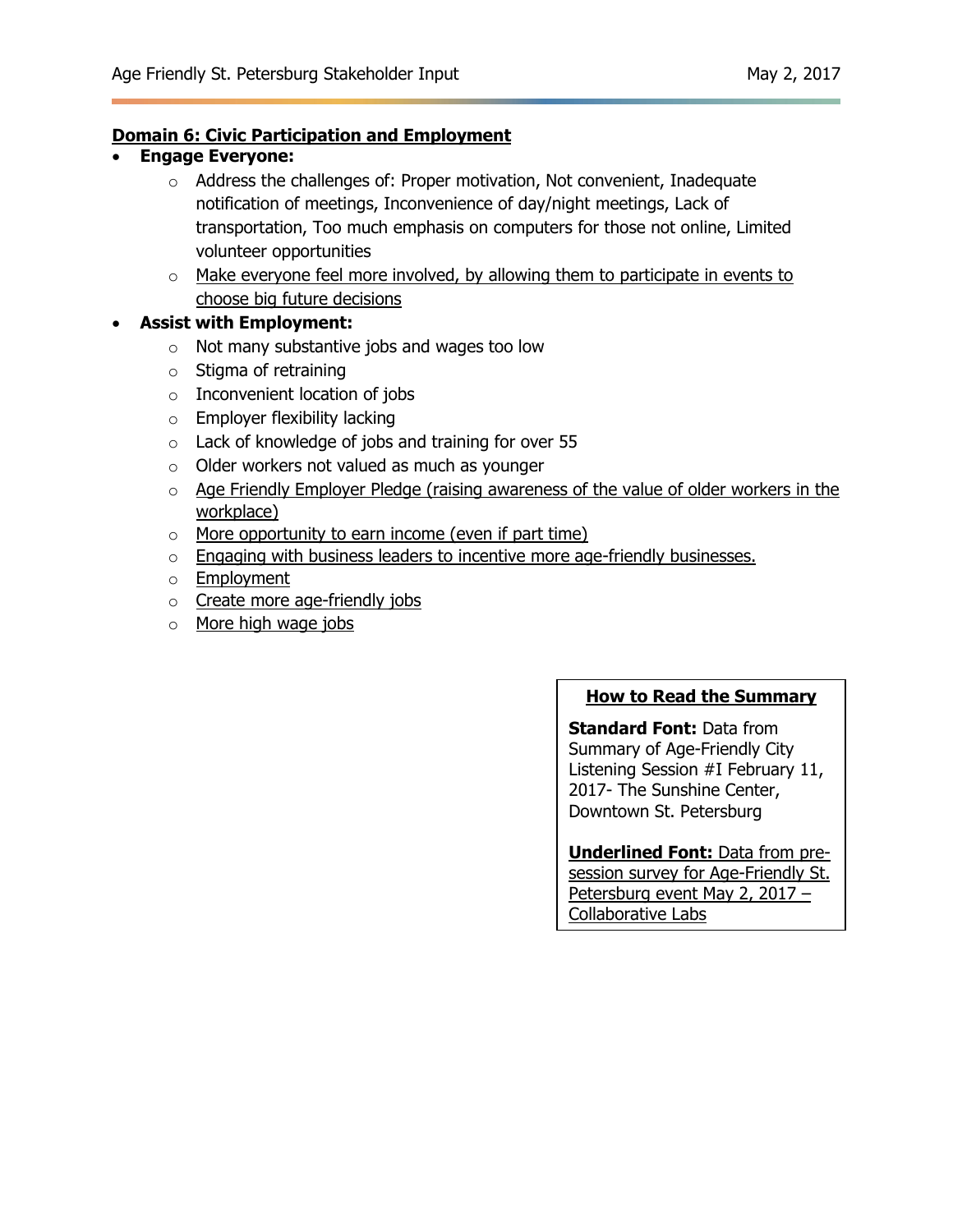### **Domain 7: Communication and Information**

- **Increase Communication:**
	- o Provide more information on parks and public facilities
	- o Communication and Information
	- o Solve the "information and communication" problem so people know what's available in the community
	- o Senior citizen monthly news publication
	- o Put the Seniors Helpline in bold numbers on the County's main website
	- o Provide a senior community resource guide
	- o Education and Collaboration of resource- Getting info to those that need it.

#### **How to Read the Summary**

**Standard Font:** Data from Summary of Age-Friendly City Listening Session #I February 11, 2017- The Sunshine Center, Downtown St. Petersburg

#### **Underlined Font:** Data from presession survey for Age-Friendly St. Petersburg event May 2, 2017 -Collaborative Labs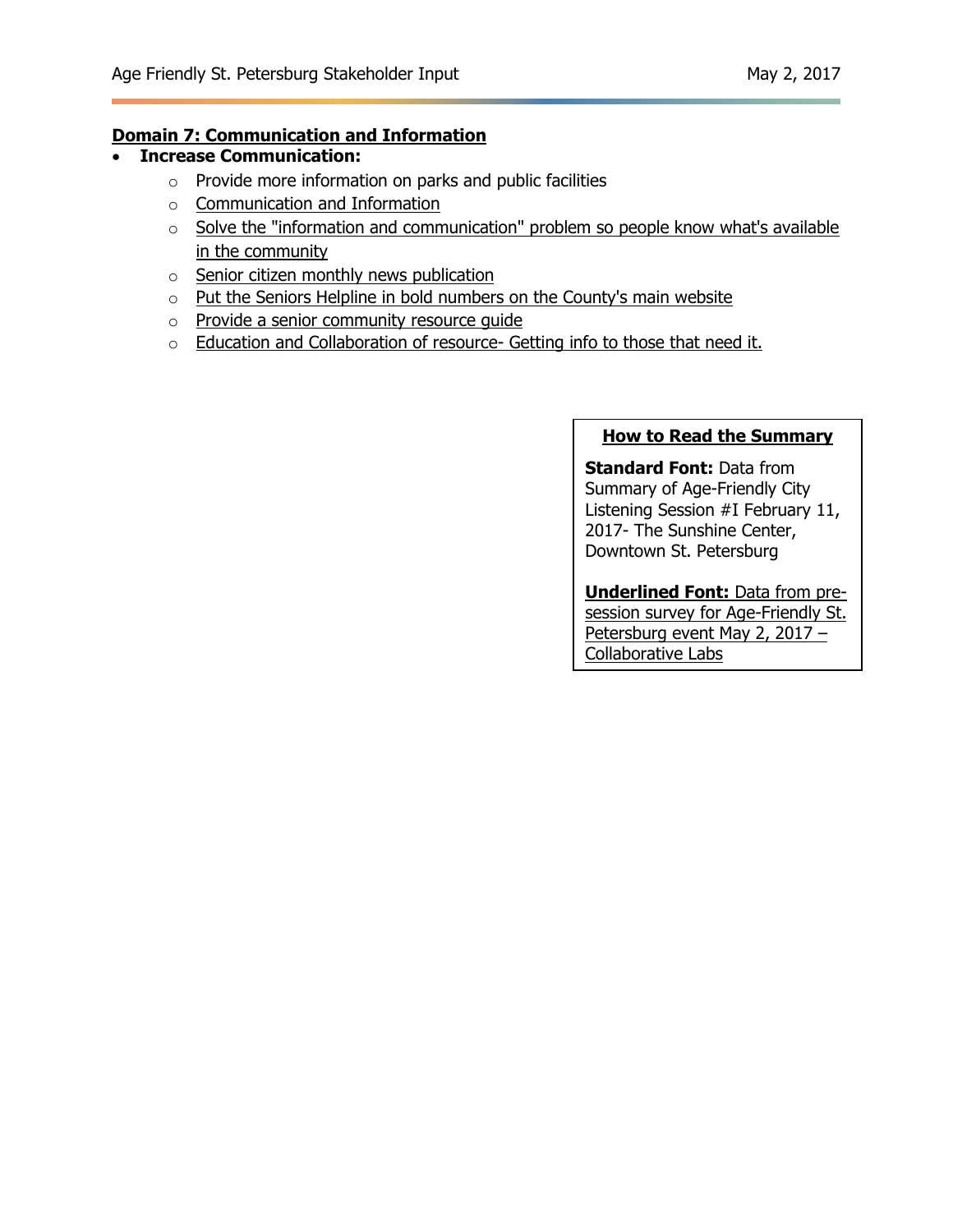### **Domain 8: Community and Health Services**

### **Address Challenges:**

- o Professionals who speak a variety of languages: English should be primary, Translators should be provided. Ask volunteer agencies to provide.
- o Specialists: Specialists not informed on other specialists
- o Better case management among specialists and primary-care doctor, Info on caliber of providers
- $\circ$  Home health services: More info needed unsure of what's available, affordability, insurance acceptance, Want resources for caregivers, Younger family members do more to help
- o Access latest technology
- o Lack of on-call physicians and dentists

### **Improve Access and Affordability:**

- o Accessibility issues due to location, affordability, insurance acceptance
- o access to affordable health care
- o Affordable housing and health care
- $\circ$  Greater access of health care services by diverse communities
- o more resources available for the elderly
- o Increase access to healthcare
- o Availability of services
- o Availability to county & city resources
- **Educate:**
	- o Better education for doctors on role and referrals
	- $\circ$  More info on healthy lifestyle as preventative strategy
	- $\circ$  Education on the vast benefits of physical activity for graceful aging and mental health

### **Protect Medicare/Medicaid:**

- o Elected officials to champion Medicare/Medicaid expansion
- o Protect Medicare protections under the ACA
- o Protect Medicaid from changing to block grants or per capita caps
- **Provide Services:**
	- $\circ$  More sunny day services being contracted for during times of emergency to provide needed support then
	- $\circ$  Provide a free program like an Elder ID for those with Alzheimer's disease so they can return safely when they wander. (Safety and security domain)
	- o More dementia friendly aids such as signage, lines on the path indicating the way to go and training and information for the service communities on how to interact with customers with dementia
	- $\circ$  services to allow folks to remain in their homes just as hot meals and cleaning services
	- o Promotion of vetted, purposeful, and ongoing physical activity resources
	- $\circ$  More funding for services that allow a senior to age in place. Maybe someone to help them get groceries, or someone to walk with them to the park. they need companionship and just a little bit to help to stay at home.